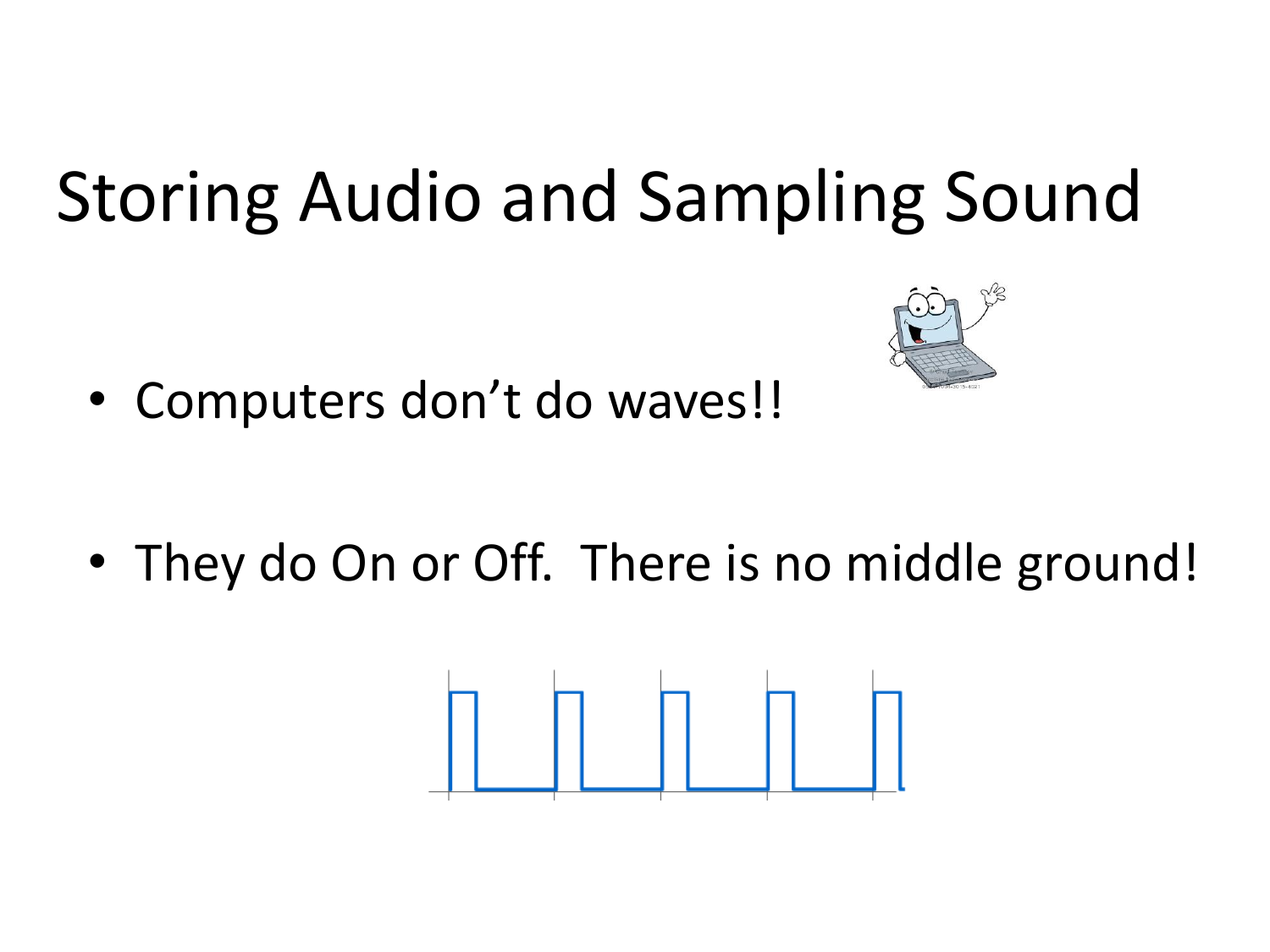Natural sound is in **analogue** form.

esentation/sound/miniweb/index.php

### **It has to be converted to digital form to be used in a computer**

*To develop knowledge* by understanding the difference between analogue and digital

sound



https://[www.bbc.com/bitesize/guides/z7vc7ty/revision/1](https://www.bbc.com/bitesize/guides/z7vc7ty/revision/1)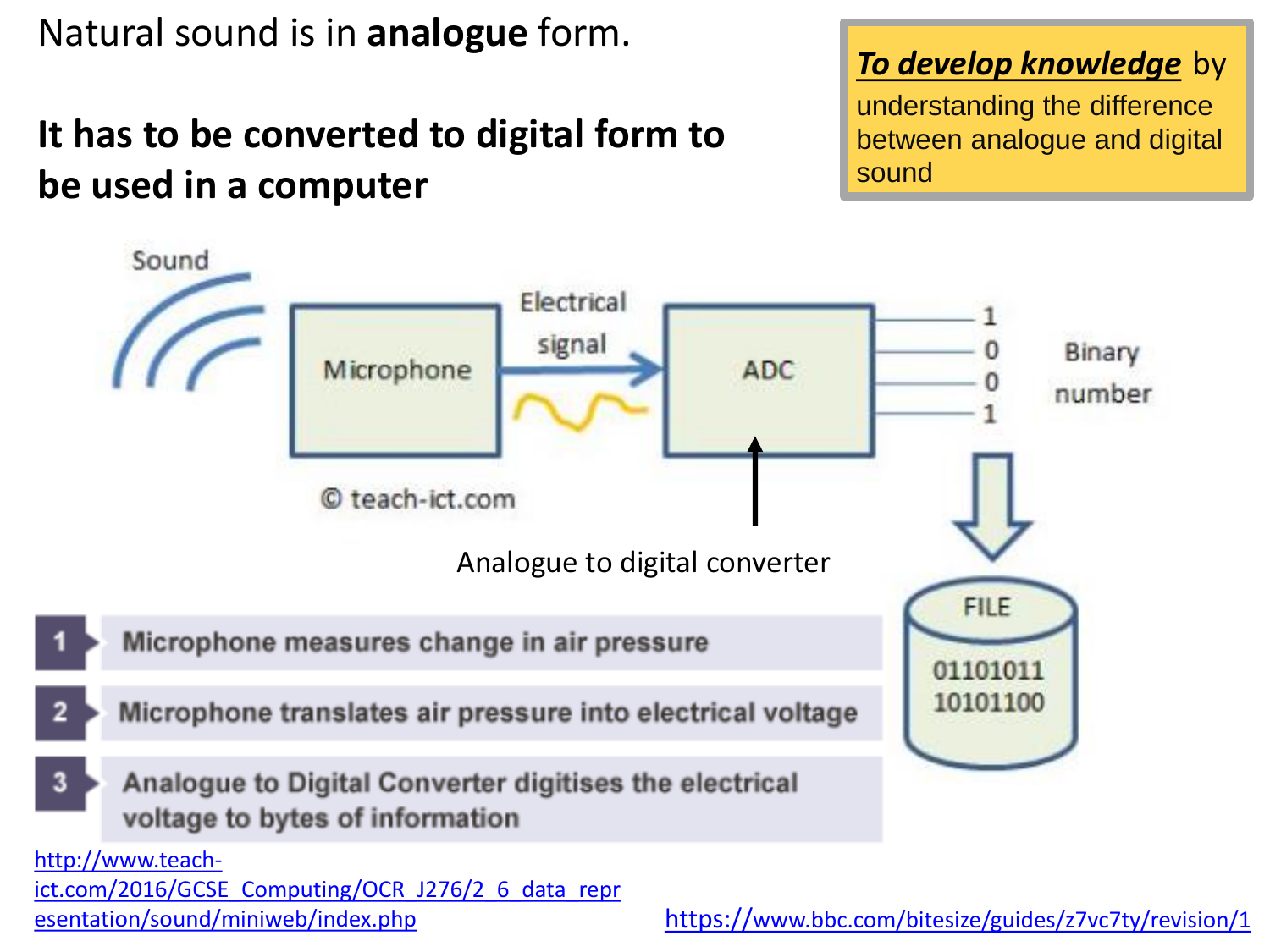

- Microphone measures change in air pressure
- Microphone translates air pressure into electrical voltage
- Analogue to Digital Converter digitises the electrical voltage to bytes of information
	- Computer displays the digitised sound for manipulation

#### *To develop knowledge* by

understanding the difference between analogue and digital sound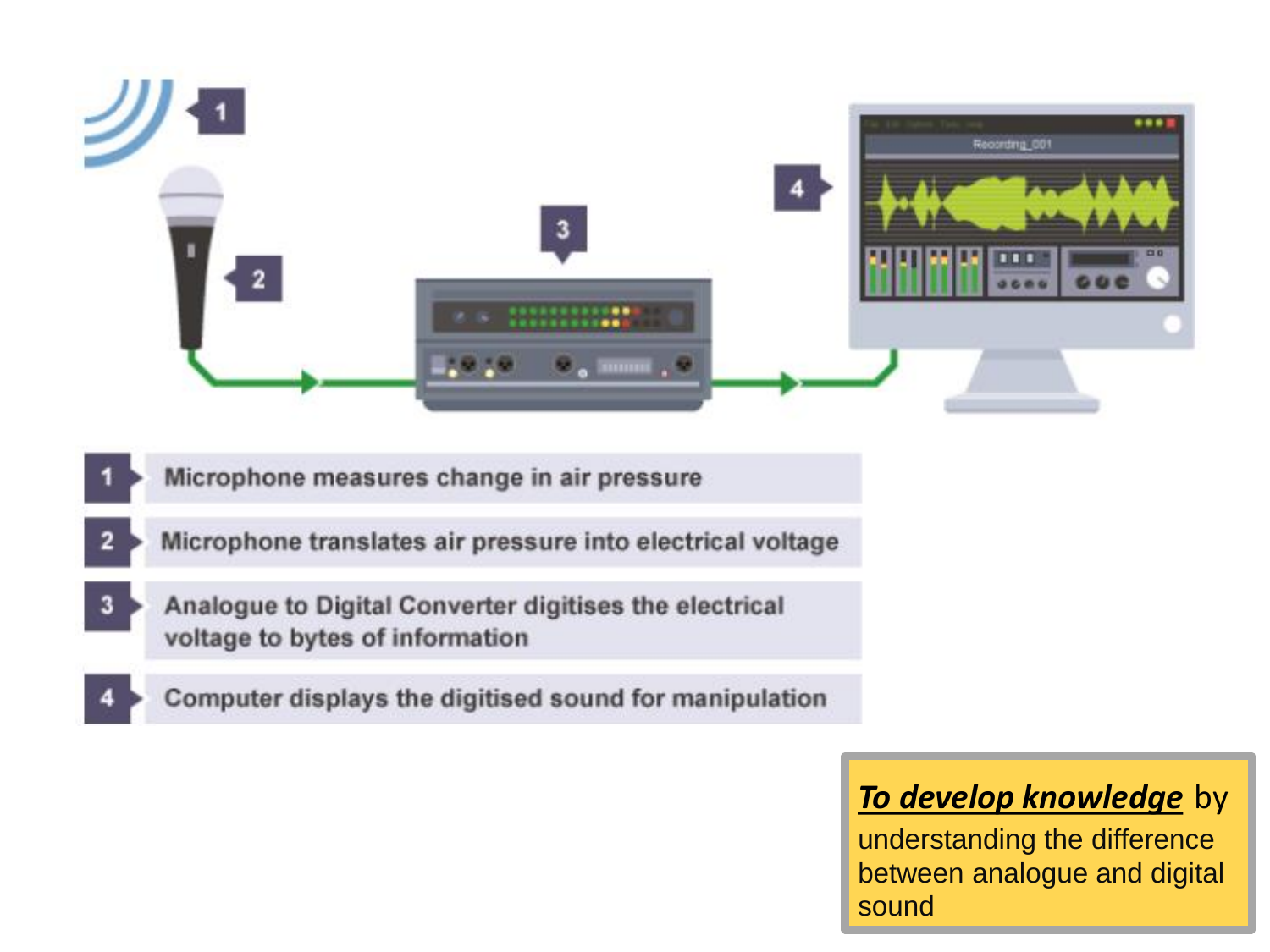# Sampling

- An analogue signal, such as sound, is sent to a computer system, it has to be converted into a digital signal before it can be processed.
- Sound is stored as a digital representation.

*In other words…Sound is stored in a computer as BINARY DIGITS*

- Sound is converted into a digital signal by a process called **sampling**.
- Sampling is where hardware, such as a microphone, **measures the level of sound many times per second** and records this as binary digits.

#### *To secure understanding*

Explain the digital storage and sampling of sound.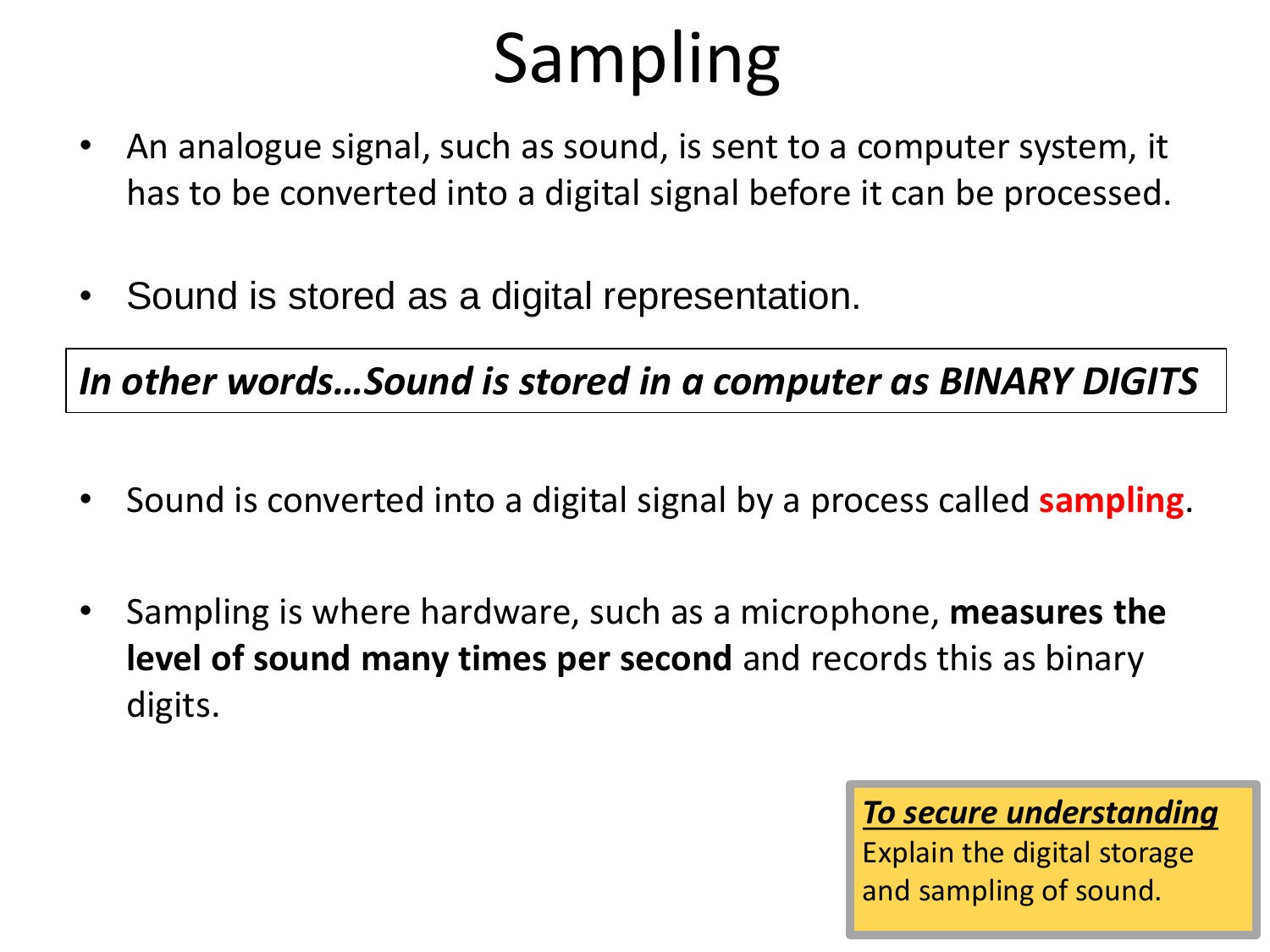# Sampling frequency

• The number of times that the sound level is sampled per second is called the *sampling frequency (or sample rate)*.

• A typical sampling frequency is 44,000 times per second, also known as 44 kHz. This is the sampling frequency used on most audio CDs.

**The higher the sampling frequency:**

- **The better the quality of the sound recorded.**
- **The larger the file size**

**(***The more samples taken per second – the better the sound quality)*

#### *To secure understanding*

Explain the digital storage and sampling of sound.

#### *To achieve excellence*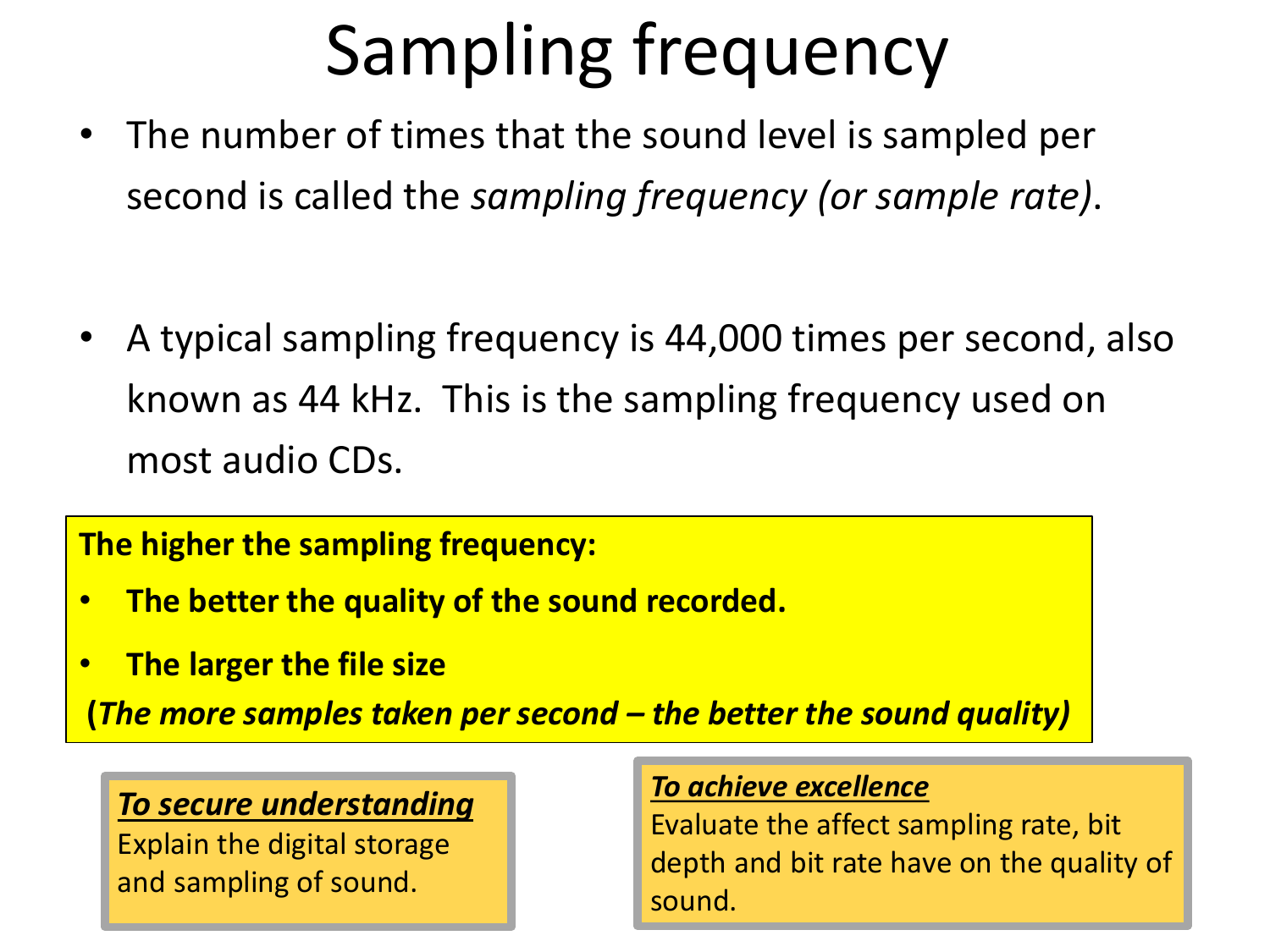## Sample Rate Comparisons





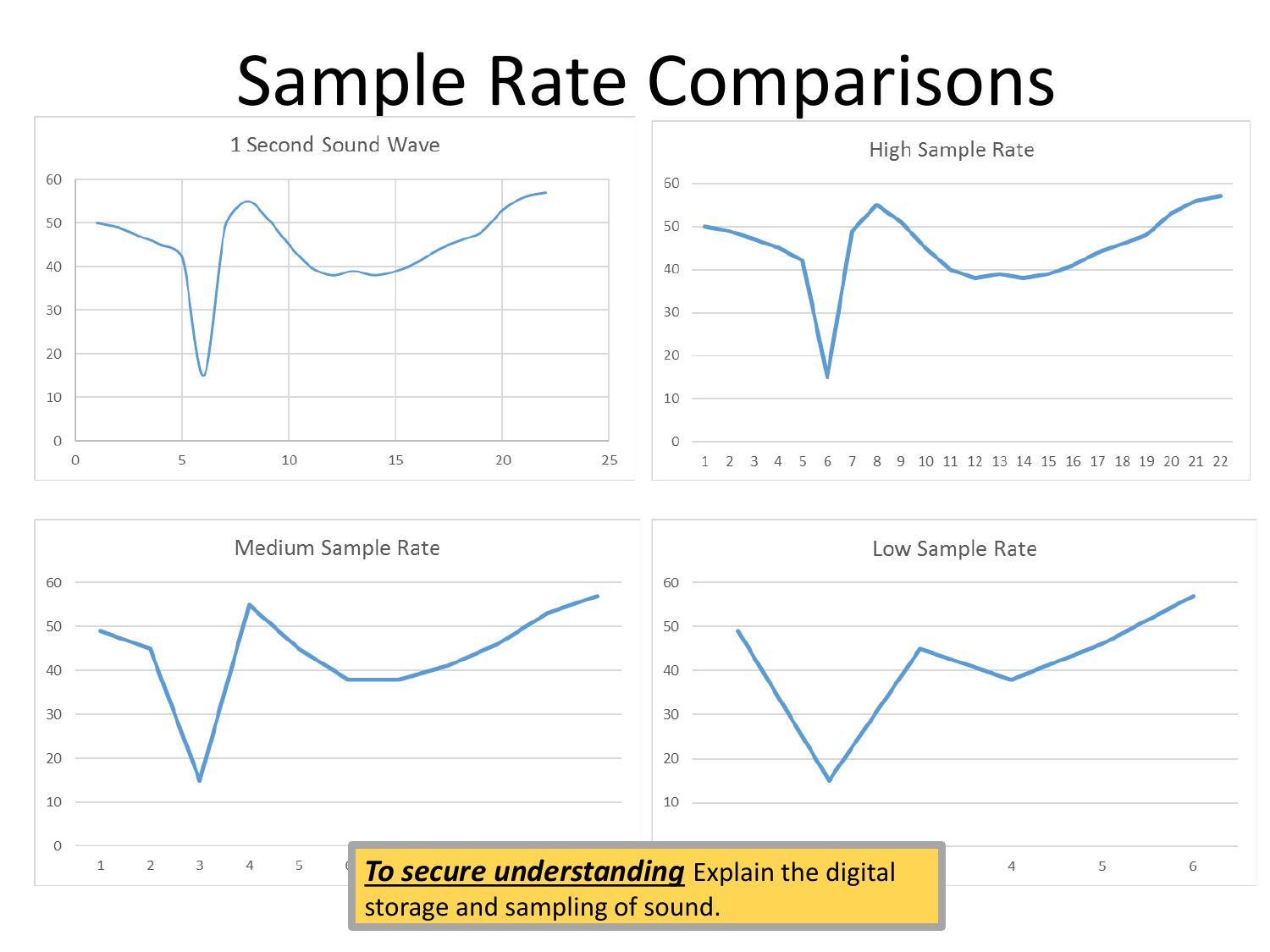## Examples

• <https://www.youtube.com/watch?v=96jFvdteqWI>

#### *To secure understanding*

Explain the digital storage and sampling of sound.

#### *To achieve excellence*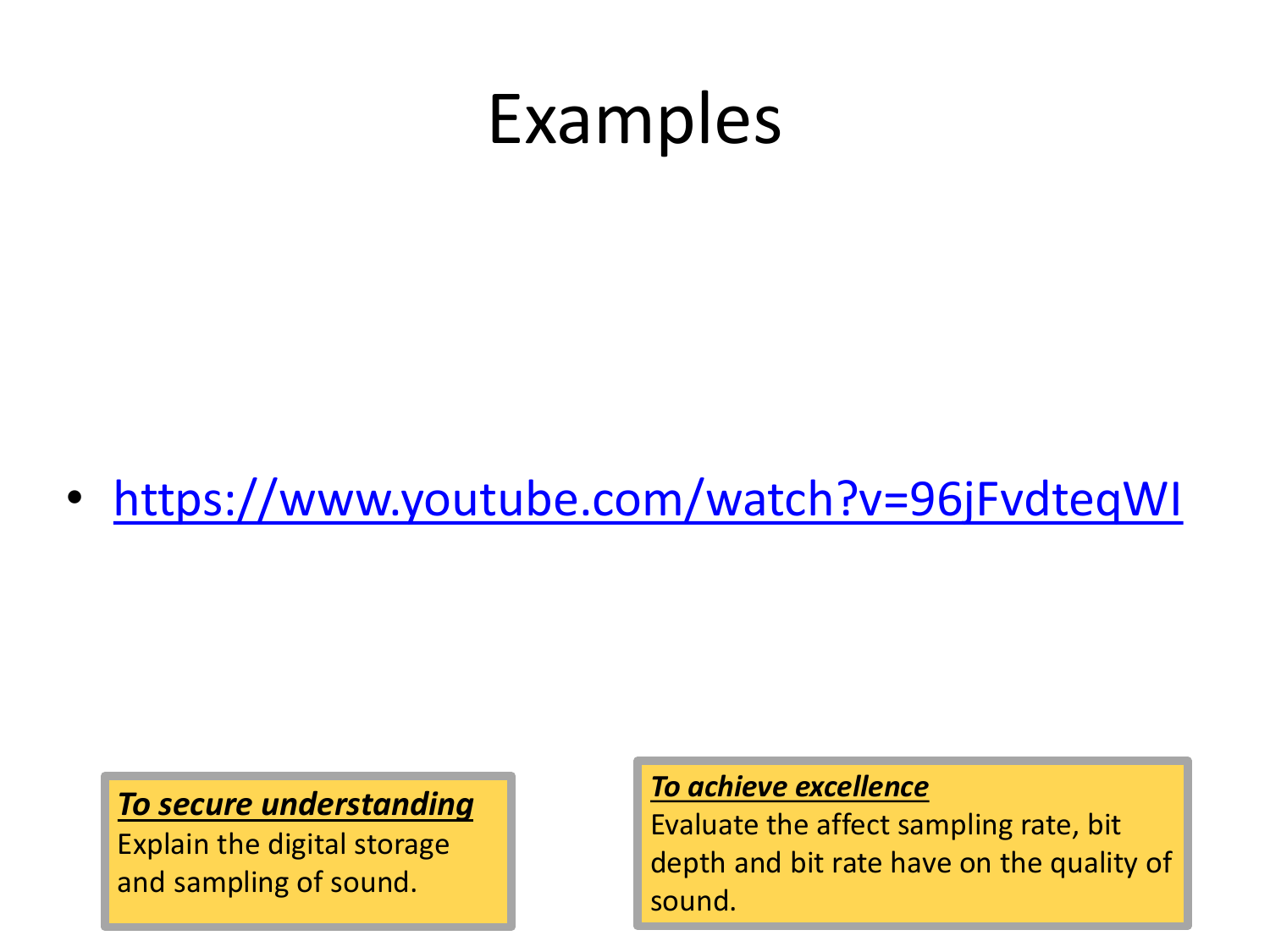# Bit depth / sample resolution

Bit depth: the number of bits available for each clip

The samples below are stored using a 4 bit-depth

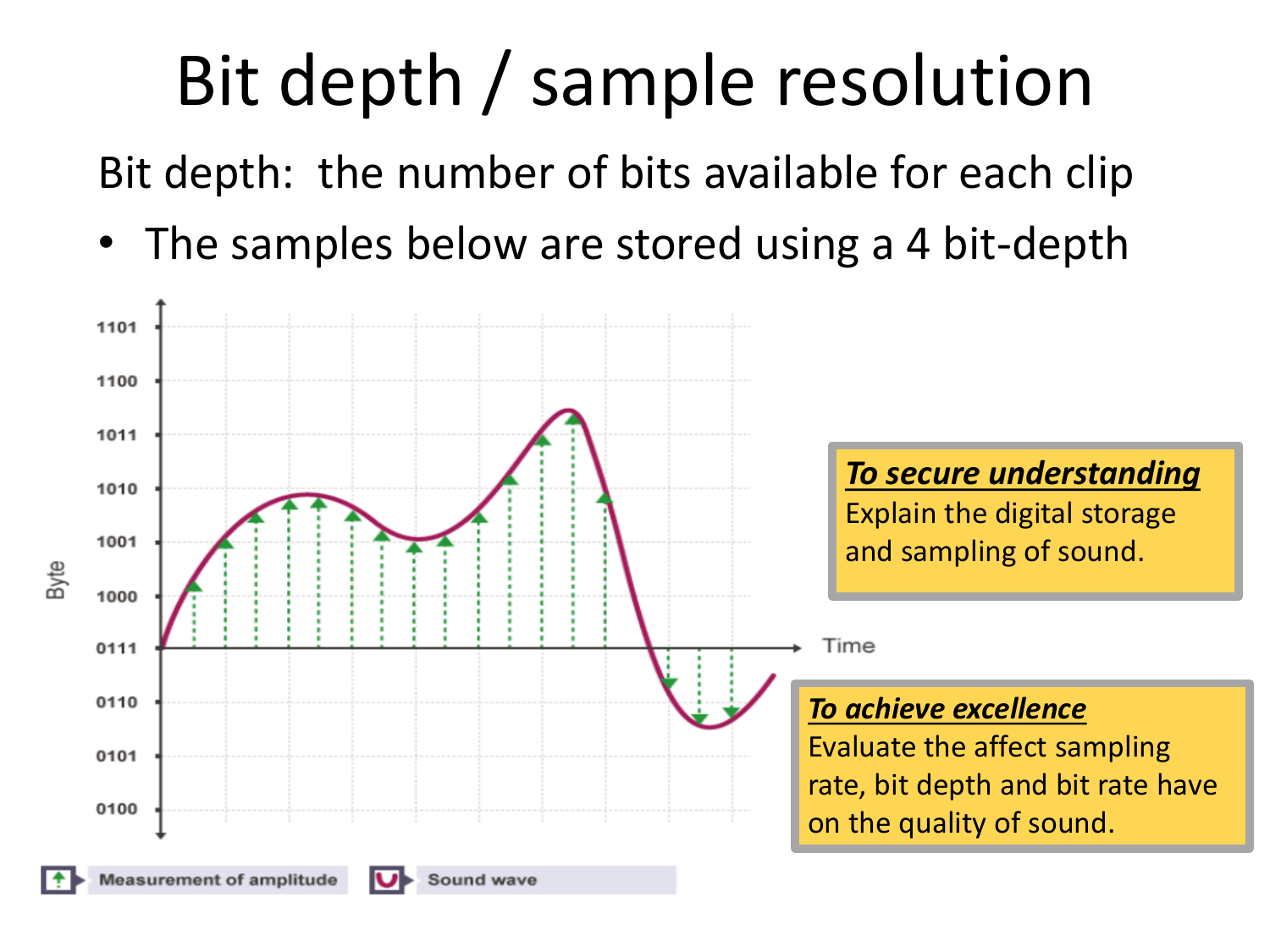## Bit depth / sample resolution example

| <b>Bit depth</b>  | <b>Each sample contains</b>             | <b>Quality</b>                  |
|-------------------|-----------------------------------------|---------------------------------|
| 2 bit resolution  | 00 01 10 11                             | 4 possible<br>values of sound   |
| 16 bit resolution | 0000000000000000 to<br>1111111111111111 | 65,535 possible<br>sound values |

#### **The higher the bit depth:**

- **The better the quality of sound**
- **The larger the file size**

Bit depth is usually 16 bits on a CD and 24 bits on a DVD.

#### *To secure*

*understanding* Explain the digital storage and sampling of sound.

#### *To achieve excellence*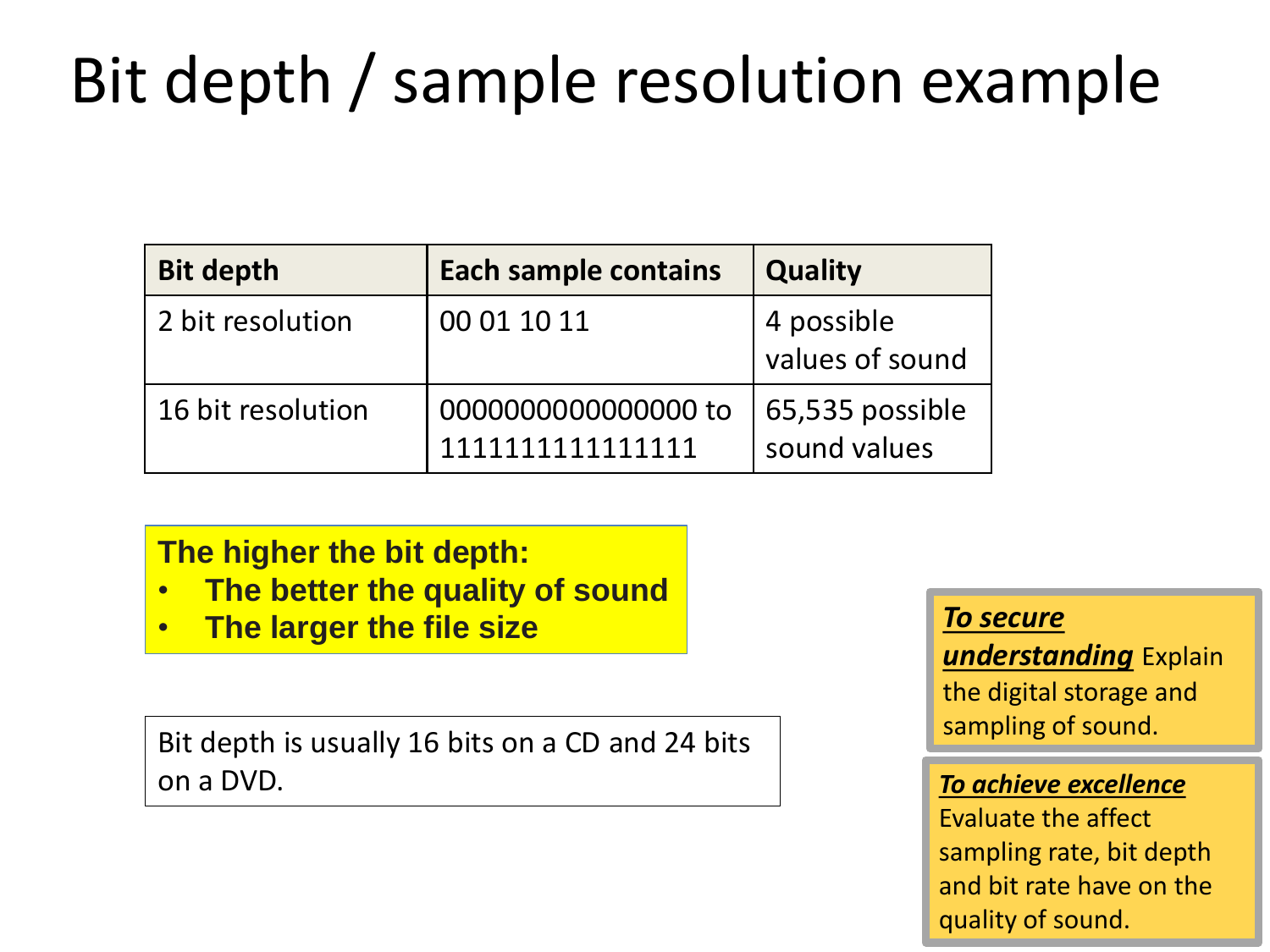## Bit rate

### Bit rate: – the number of bits used per second of audio

The bit rate is calculated using the formula:

**Sample frequency × bit depth (sample resolution)**

*Example*: 1 sample is taken per second and stored with a bit depth of 8 (8 bits per sample)

```
Bit rate = 1 (sample frequency) x 8 (bit depth) = 8
```
*To secure understanding* Explain the digital storage and sampling of sound.

*To achieve excellence*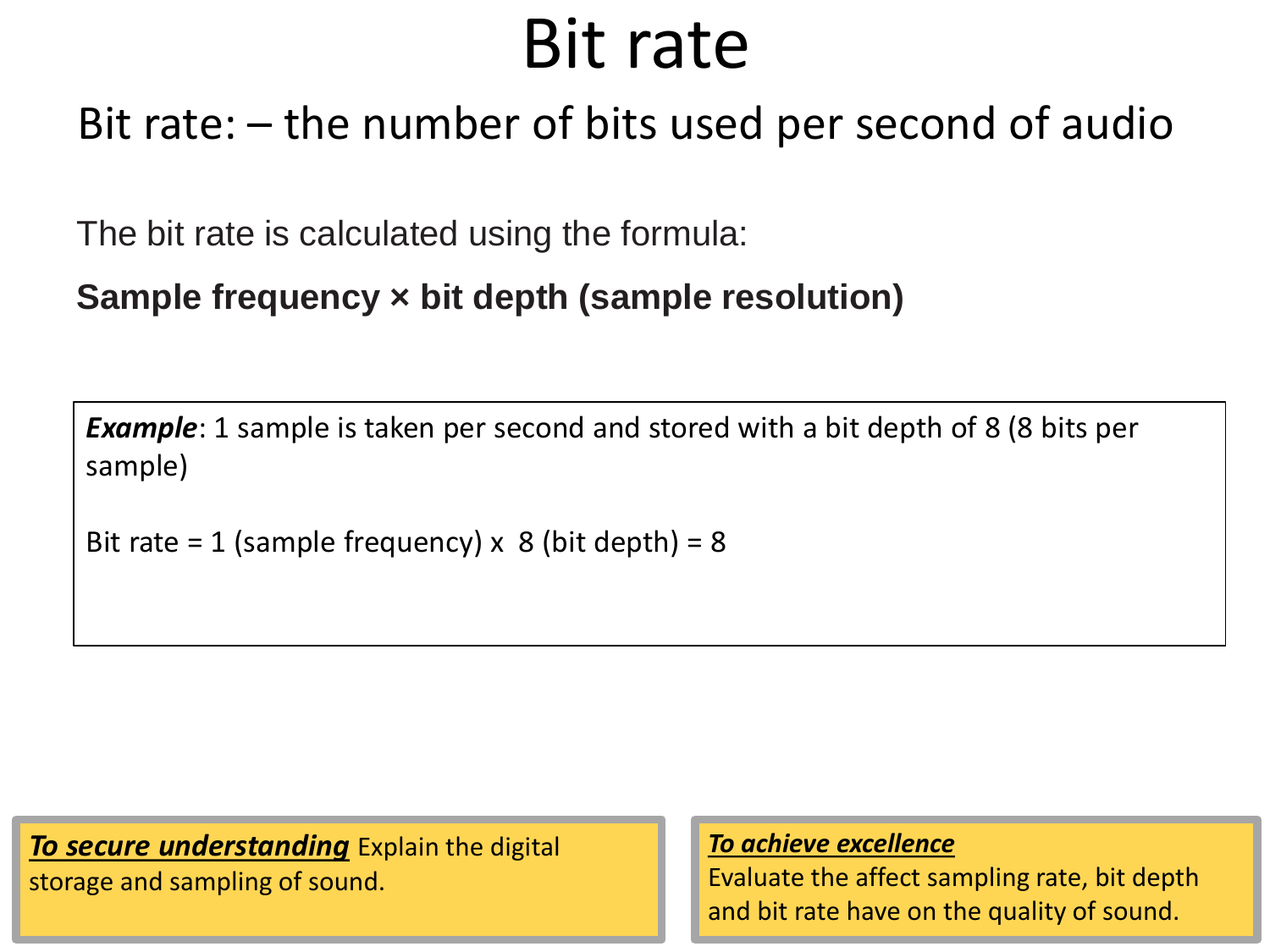# Calculating file size

The size of the storage requirement will depend on:

- the sample rate (*how many samples per second*)
- the sample resolution and (*how many bits per sample*)
- the length of the sound.

|                                               | File size $=$ sample rate x sample resolution x length of sound |                                                       |  |
|-----------------------------------------------|-----------------------------------------------------------------|-------------------------------------------------------|--|
| (or File size $=$ bit rate x length of sound) |                                                                 |                                                       |  |
|                                               |                                                                 | Sample rate = 8KHz (8000 samples per second)          |  |
|                                               |                                                                 | Sample resolution = $16$ bit (16 bits in each sample) |  |
|                                               |                                                                 | Length of sound $=$ 30 seconds                        |  |
|                                               | <b>3840000 bits</b>                                             | $\approx$ 8000 x 16 x 30 = 3840000 bits               |  |
|                                               | $(384000 \div 8)$                                               | $\Rightarrow$ 480000 bytes                            |  |
|                                               | $(480000 \div 1024)$                                            | $\Rightarrow$ 468.75KB                                |  |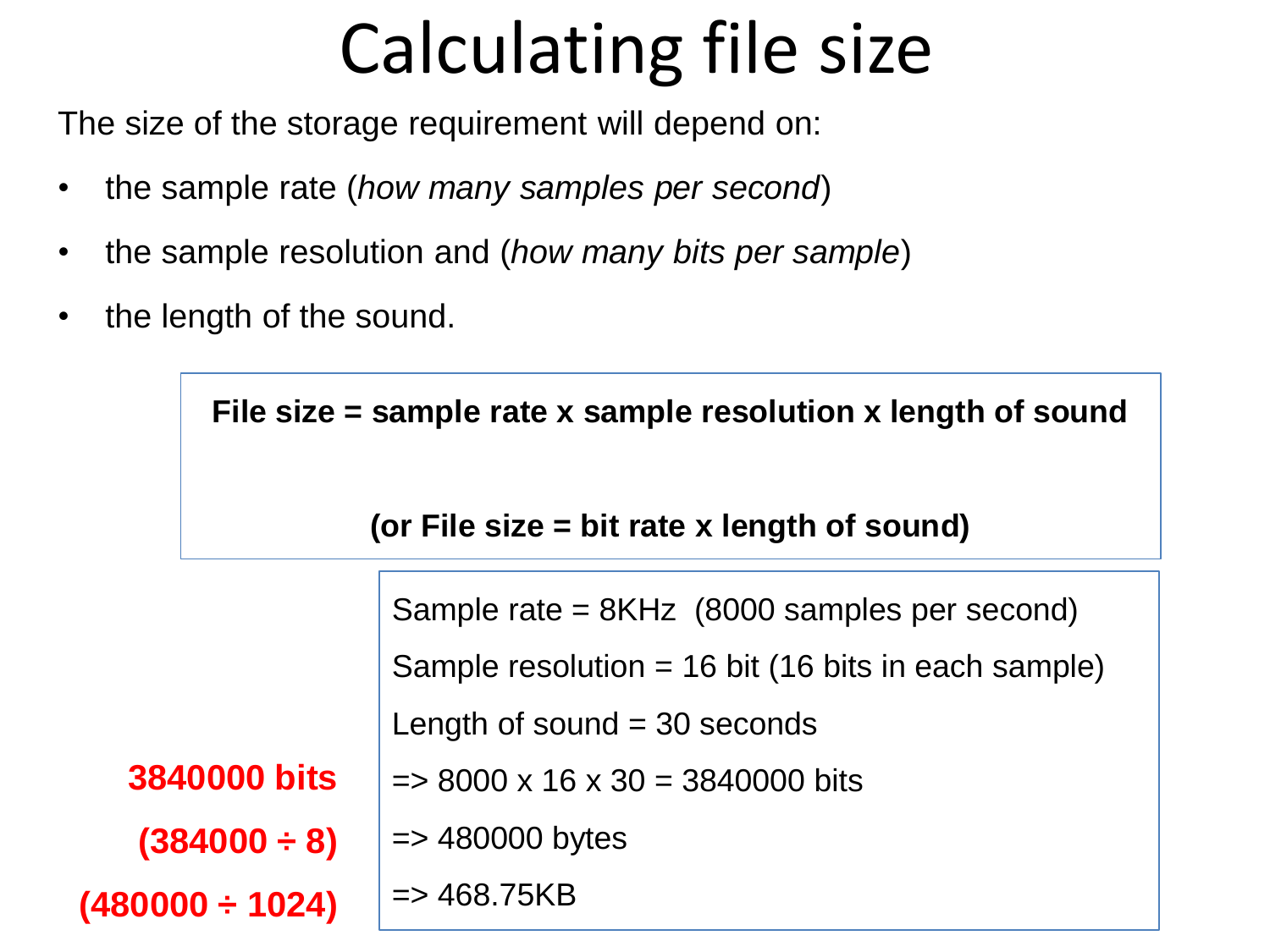## Keyword recap

**Sampling frequency / sample rate** = amount of samples taken per second

**Bit depth / sound resolution** = the number of **bits** available for each **sample**.

**Bit rate** = the number of bits used per second of audio

**Amplitude =** The maximum height of a wave from the middle of the wave to its peak or trough.

**Higher bit depth = higher quality of audio.** 

**Higher sampling frequency = better quality of sound recorded.**  (*The more samples taken per second – the better the sound quality)*

**More bits = larger file size**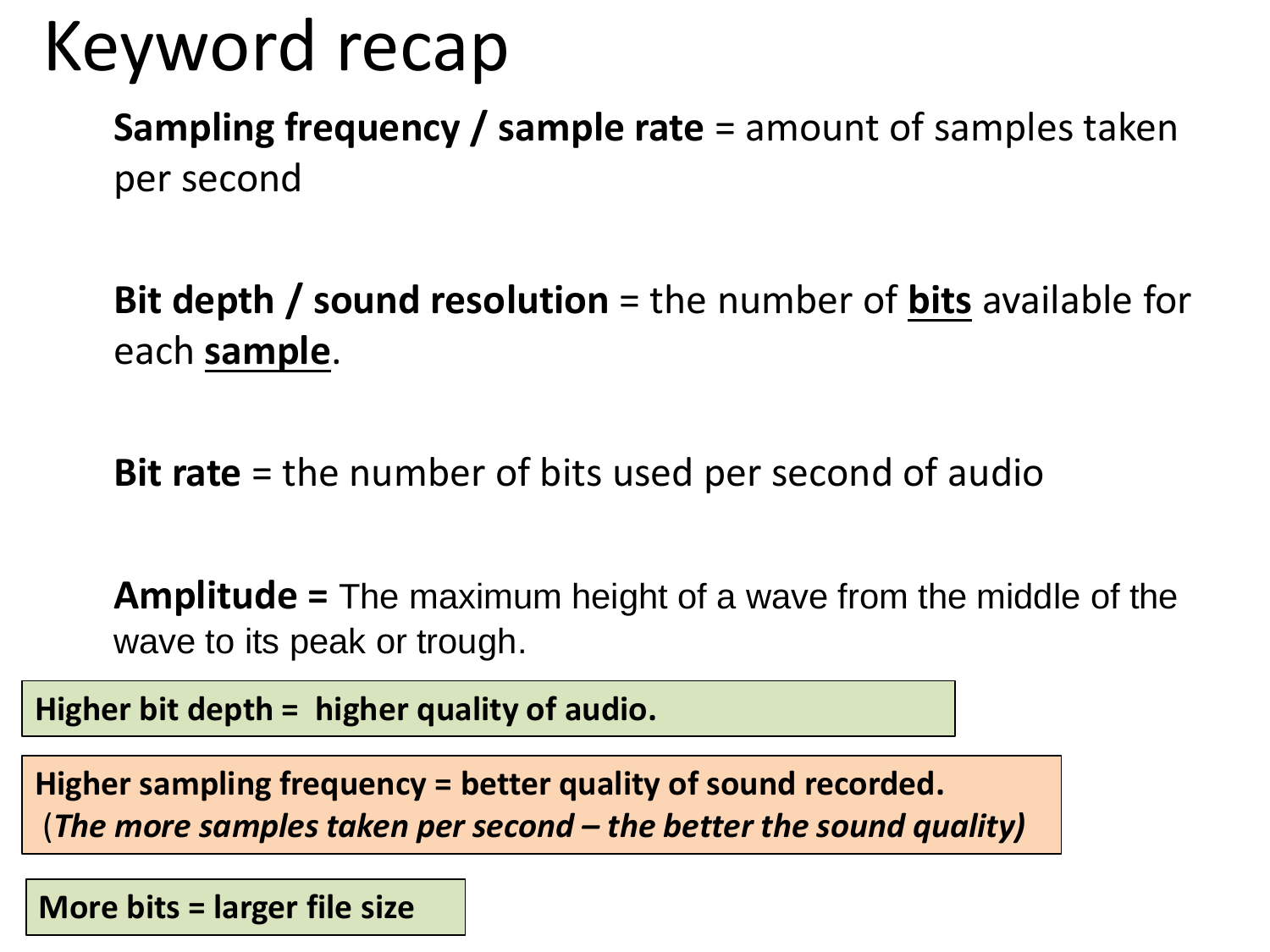### **Tasks**

**GRASP IT TASK Write questions in book and answer**

1.How does sample rate affect the quality of the playback for an MP3 sound track? **(2 marks)**

2.What factors affect the file size for a sampled MP3 soundtrack? **(4 marks)**